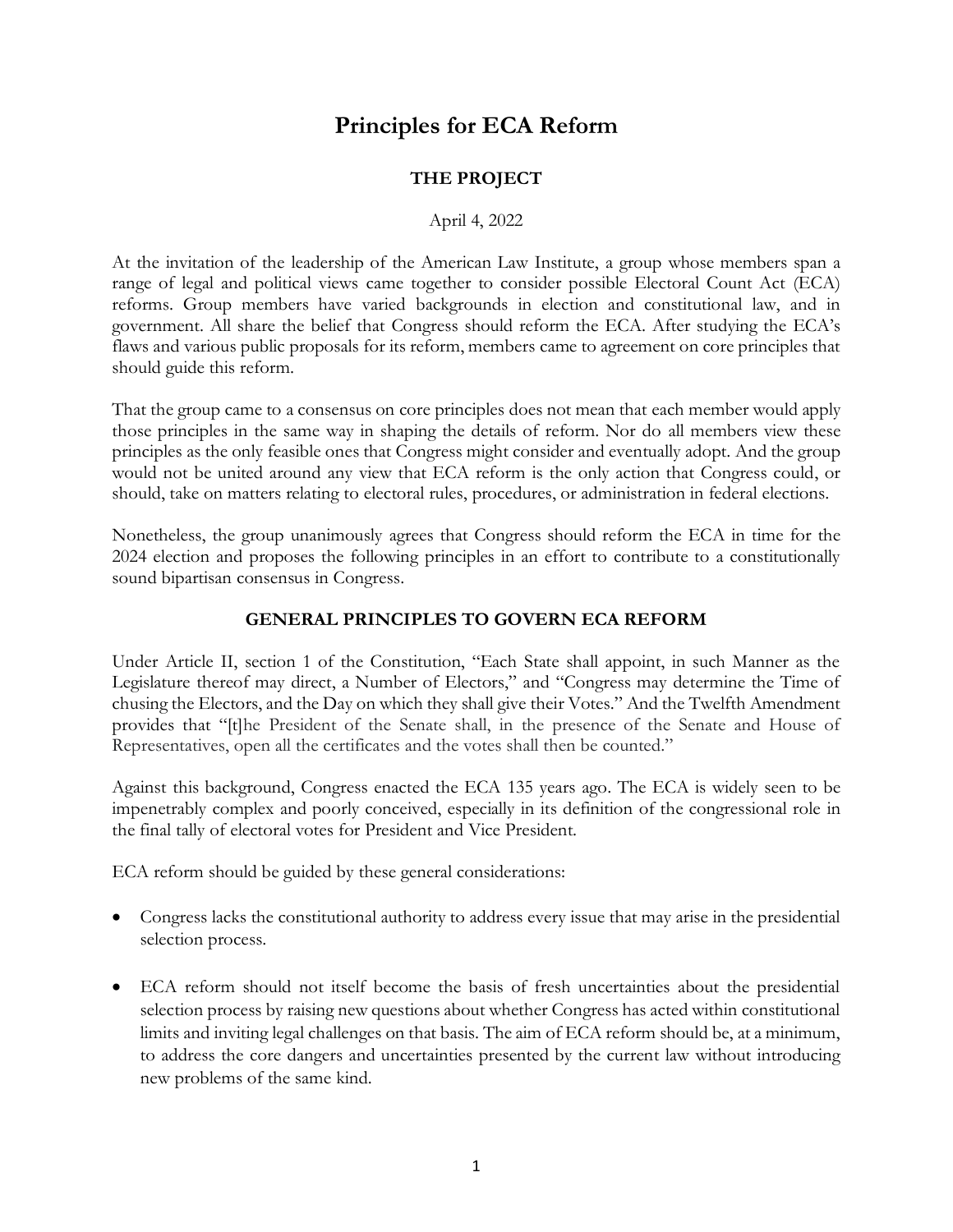- ECA reform should clarify that Congress has an important but limited role in tallying electoral votes, consistent with the best understanding of the Twelfth Amendment and other relevant authorities.
- ECA reform should help check efforts by any State actor to disregard or override the outcome of an election conducted pursuant to State law in effect prior to Election Day, including State law governing the process for recounts, contests, and other legal challenges. (Currently every State has chosen to select presidential electors through the popular vote.) This is the most difficult element of reform because the question of Congress' role in addressing abuses of this kind can raise novel and difficult constitutional questions and generate sharp political disagreement. ECA reform cannot by itself address every conceivable problem that may arise within a State, many of which will require legal and political responses at the State level.
- ECA reform should not affect the authority of the federal courts to address Due Process, Equal Protection, and other constitutionally based claims of unlawful State action in the administration, count, and certification of a State's popular vote.

# **SPECIFIC PRINCIPLES TO GOVERN ECA REFORM**

## **A. Congressional Powers in Counting and Determining the Validity of Electoral Votes**

- Congress' power to consider objections to electoral votes transmitted from the States, and to reject any such votes, should be limited at most to objections grounded in explicit constitutional requirements: the eligibility of candidates or electors, the time for the selection of electors, and the time by which the electors must cast their votes (as specified by Congress pursuant to its Article II power over timing).
- The ECA provides that Congress cannot consider an objection to a certificate of electors submitted by a State unless joined by one member from each chamber. ECA reform should raise this threshold considerably. In determining the requisite threshold, Congress should balance (1) the need to avoid delays and disruption in the vote count occasioned by objections from only a handful of members, against (2) the importance of permitting significant objections, commanding meaningful support from both chambers, to be lodged and resolved.
- Congress should clarify that a threshold of at least a majority in each chamber is needed to sustain any objection properly made within the specified categories of allowable challenges to electoral votes.
- In enforcing its constitutional power over the timing for the selection of electors, Congress should amend the ECA to clarify that a "failed election" under  $3 \text{ U.S.C. } \text{\textless} 2 \text{ may include}$ extraordinary (catastrophic) events, such as a natural disaster, but excludes the pendency of legal challenges brought against the outcome of the popular vote in State or federal court, or before a State legislature (or body established by a State legislature).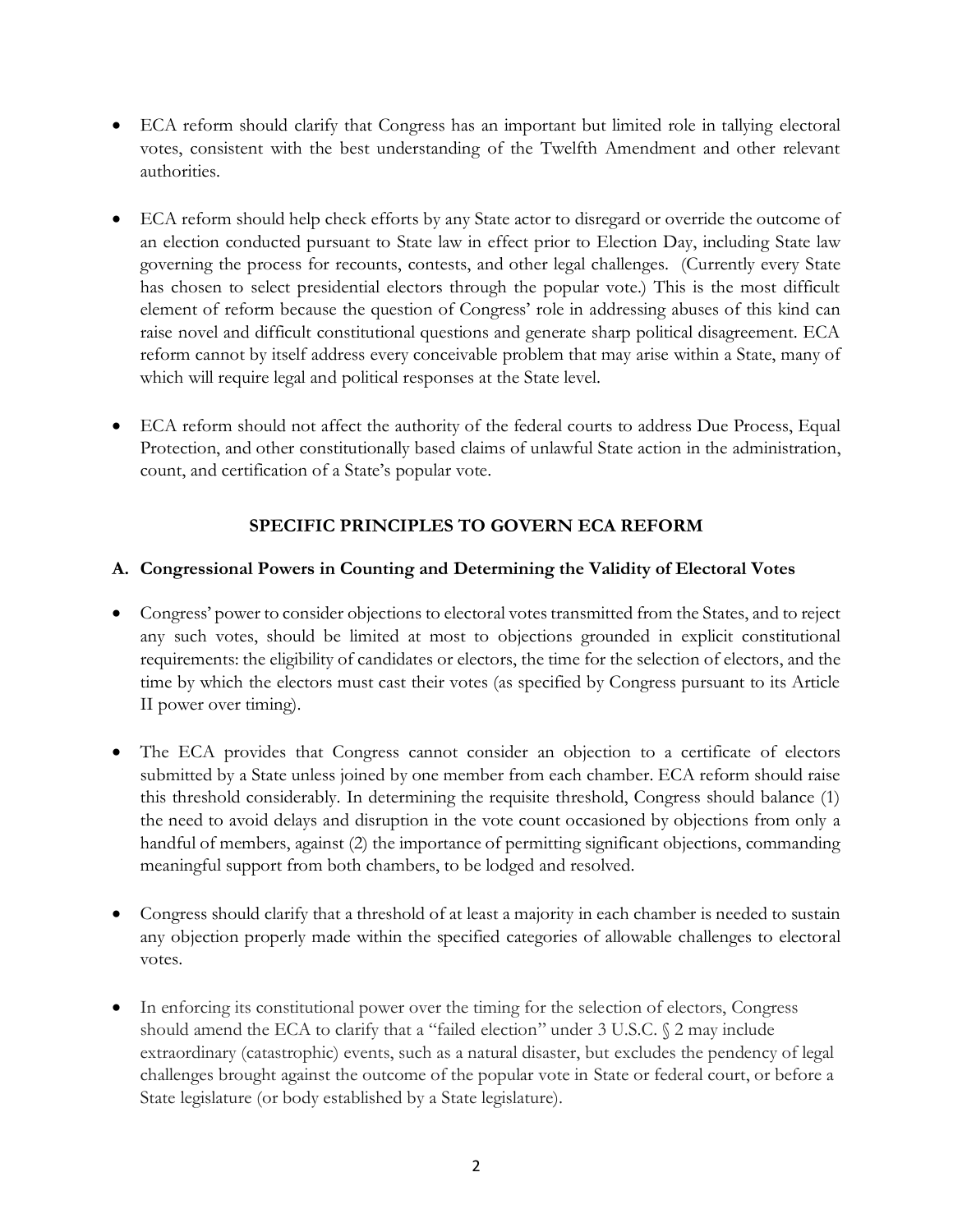• Congress should clarify that under the Twelfth Amendment, the authority of the President of the Senate as presiding officer is limited to opening the envelopes containing the lists with the electors' votes as lawfully transmitted by the States, and otherwise presiding over the proceedings to ensure that they comply with the procedural requirements specified in that Amendment, the ECA and other applicable standing rules.

## **B. Reform Related to the Electoral College Meeting Date**

• Congress should move the Electoral College meeting date to a later date to ensure that States have more time to conduct recounts as needed, and so that legal challenges can be resolved.

## **C. Reforms Related to State Action to Override or Disregard the Outcome of the Vote Under Existing Law**

- Congress should exercise its Article II timing power to clarify that State legislatures and other State institutions do not have power after the Election Day specified by Congress to disregard the vote held pursuant to the State law in place on that day, or to select electors in a manner inconsistent with the State law in place on that day.
- To address the problem of multiple lists from any one State seeking recognition for purposes of Congress' Twelfth Amendment vote count responsibility, Congress should do the following:
	- o Require the State official or body responsible under State law for certifying final election results to transmit to the Archivist by a certain date the certificate of identification of electors and their votes, which reflects the final results of the State's election as conducted under the laws duly enacted by the State prior to Election Day.
	- o Make clear that Congress will choose the certificate that is sent by the State official or body responsible under State law for certifying final election results.
	- o Authorize any candidate for President or Vice President on the ballot in a State to bring a civil action in a three-judge federal court seeking a declaratory judgment that identifies, for purposes of the federal law duty described above, the State official or body responsible for certifying final election results pursuant to this duty. The three-judge court should be appointed as provided in 28 U.S.C. § 2284.
	- o Congress should additionally authorize the federal court to order appropriate injunctive or mandamus relief against the identified State official or body to carry out the federal-law duty to transmit the certificate of identification of electors and their votes. Congress should specify that the provision for injunctive or mandamus relief is severable in case a court deems the granting of such relief to be unconstitutional.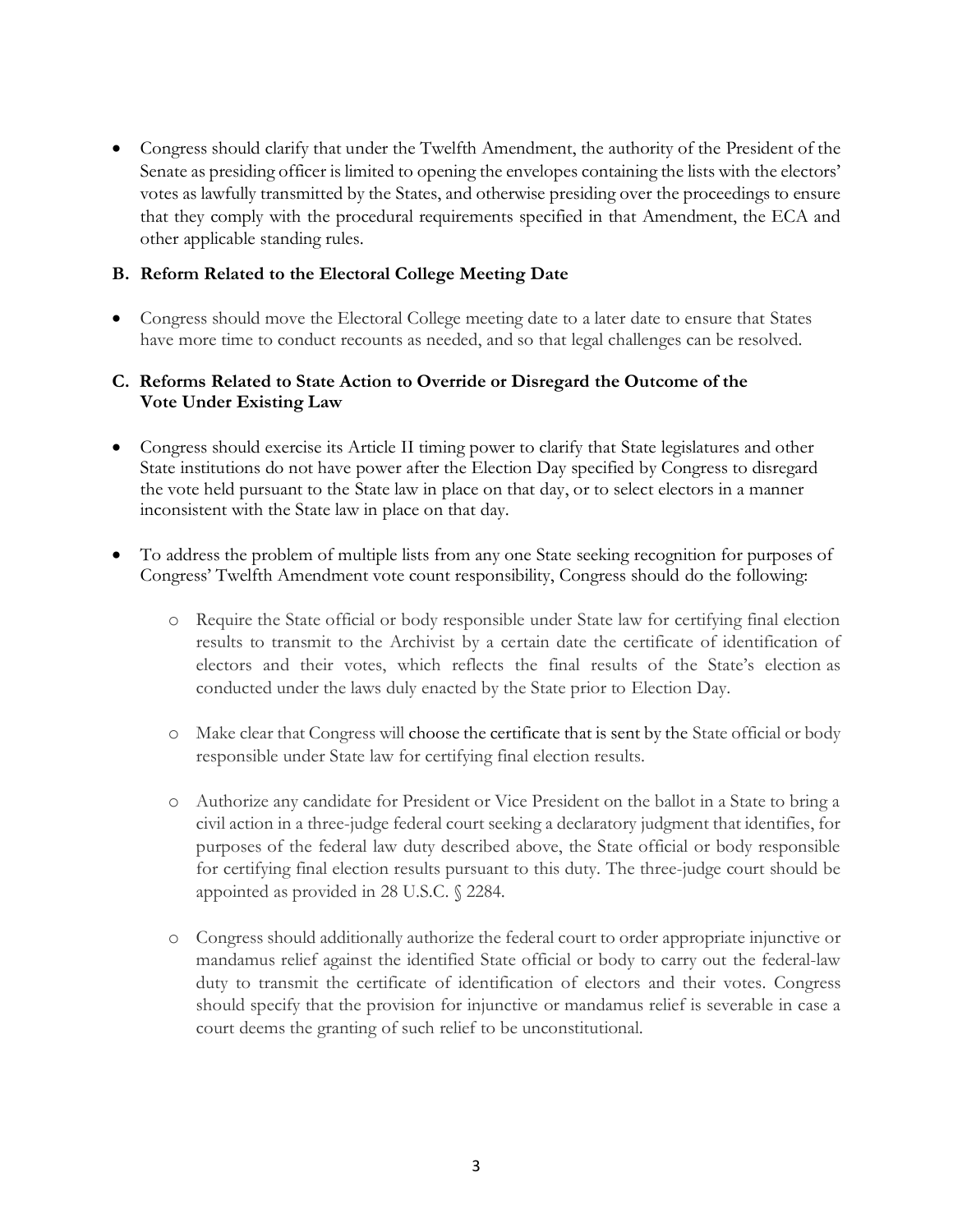o Congress should specify that the three-judge court shall resolve all issues before it without delay, with direct appeal to the United States Supreme Court, which will have mandatory appellate jurisdiction.

#### GROUP MEMBERS

Bob Bauer (Co-Chair) Elise C. Boddie Mariano-Florentino Cuéllar Courtney Simmons Elwood Jack Goldsmith (Co-Chair) Larry Kramer Don McGahn Michael B. Mukasey Saikrishna Prakash David Strauss

#### BIOGRAPHIES\*

Bob Bauer is Professor of Practice and Distinguished Scholar in Residence at New York University School of Law. He served as White House Counsel (2009-2011), as Co-Chair of the Presidential Commission on Election Administration (2013-2014), and as Co-Chair of the Presidential Commission on the Supreme Court of the United States (2021).

Elise C. Boddie is Henry Rutgers Professor and Professor of Law at Rutgers Law School. From 2011- 2013, she served as Director of Litigation for the NAACP Legal Defense & Educational Fund, Inc. She is a member of the American Law Institute, a former Board member of the American Constitution Society, and served on the Presidential Commission on the Supreme Court of the United States (2021).

Mariano-Florentino Cuéllar is president of the Carnegie Endowment for International Peace and a former California Supreme Court justice. He was previously the Stanley Morrison Professor of Law at Stanford, and served in the Obama and Clinton administrations.

Courtney Simmons Elwood served as General Counsel of the U.S. Central Intelligence Agency (2017- 2021), and as Associate Counsel to the President, Deputy Counsel to the Vice President, and Deputy Chief of Staff and Counselor to the Attorney General (2001-2007).

Jack Goldsmith is the Learned Hand Professor at Harvard Law School. He served as Assistant Attorney General, Office of Legal Counsel (2003-2004), and as Special Counsel to the General Counsel of the Department of Defense (2002-2003).

Larry Kramer is president of the William and Flora Hewlett Foundation. Before that he served as Dean of Stanford Law School and as professor of law at the University of Chicago, the University of Michigan, and New York University.

Don McGahn is, in addition to private practice, the Chief Justice William Howard Taft Distinguished Practitioner-in-Residence, C. Boyden Gray Center for the Study of the Administrative State, Antonin